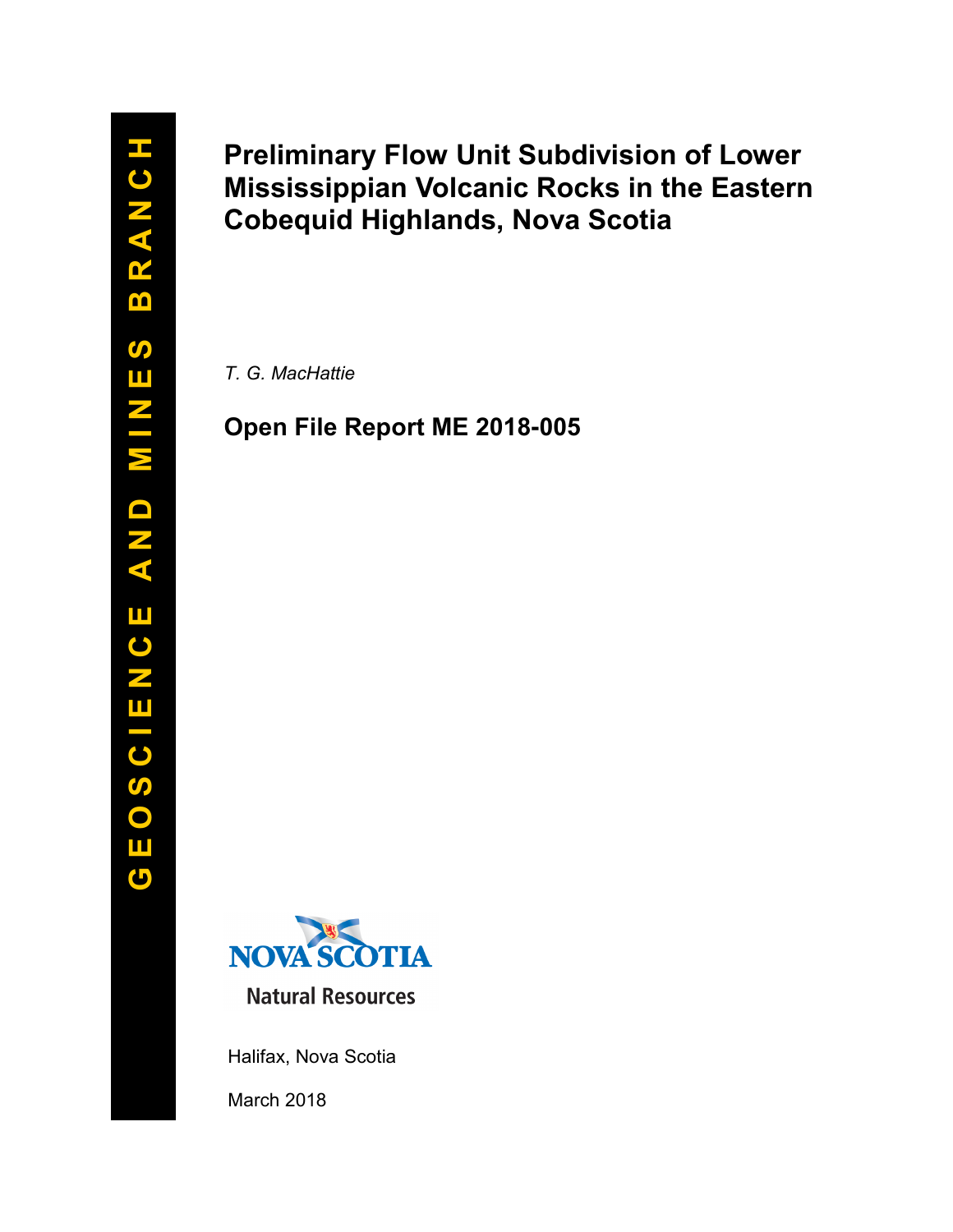# Preliminary Flow Unit Subdivision of Lower Mississippian Volcanic Rocks in the Eastern Cobequid Highlands, Nova Scotia

T. G. MacHattie

## Introduction

This report is a brief description of the major volcanic flow units depicted on the preliminary bedrock geology map (Open File Map ME 2018-005, 1:35 000 scale) of lower Mississippian volcanic rocks in the eastern Cobequid Highlands of Nova Scotia (MacHattie, 2018b). More detailed aspects of the volcanology, geochemistry, geochronology and epithermal gold mineralization, and refinement of this preliminary volcanic stratigraphy, are intended for future publications.

## Volcanic Stratigraphy

Detailed field mapping, petrography, geochemistry and high-precision CA-ID-TIMS U-Pb zircon geochronology have all been used to define the volcanic stratigraphy, major flow units, and associated sub-volcanic intrusive rocks depicted in this preliminary bedrock geology map. The use of portable X-ray fluorescence (pXRF) technology has been particularly useful in discriminating the various volcanic units in terms of their high field-strength element contents (e.g. Ti, Zr, Y, and Nb). The pXRF data and methods can be found in MacHattie (2018c and 2018d). Felsic volcanic rocks within the succession have currently been informally subdivided with respect to their  $Zr$  contents into low  $Zr$  ( $\leq 650$  ppm) and high Zr chemical groups (>650 ppm). This informal chemical classification, as well as a less formal ultra-high Zr designation  $(\geq 1200-1300 \text{ ppm})$  assigned to some key pyroclastic flow units, has been invaluable in defining the volcanic stratigraphy at both the flow and volcanic succession scales. The petrogenetic implications of these groupings will be addressed in future publications.

Most of the volcanic succession has a west-northwest to east-northeast strike and near vertical dip over a strike length greater than 25 km. With few exceptions (see below) the succession youngs to the northnortheast, and at least 5 km of contiguous stratigraphy are preserved. East of the French River and north of the upper basalt effusive flow unit 1, basalt-dominated structural panels repeat, at least in part, some of the underlying stratigraphy. The volcanic succession has been here informally divided into a lower and upper volcanic sequence. East of Byers Brook, the lower volcanic sequence comprises five major flow units and is overwhelmingly dominated by felsic volcanic rocks. Collectively, these flow units constitute the Byers Brook Formation of Donohoe and Wallace (1982). The upper volcanic sequence, composed of 11 units, 10 of which are volcanic-dominated and consisting of both basalt and rhyolite, coincides largely with the Diamond Brook Formation of Donohoe and Wallace (1982). West of Byers Brook, however, the formational subdivision of the volcanic succession of Donohoe and Wallace (1982) requires some modification as it truncates continuous flow units defined here. A future publication will formally attempt to reconcile the new mapping and data with the formations as they are currently defined.

### Lower Volcanic Sequence

The lowermost unit in the volcanic succession is dominated by felsic, moderately to intensely welded, crystal-rich to -poor tuff (ignimbrite) that is overwhelmingly of the high Zr to ultra-high Zr (minor) chemical type. This lower unit has a thickness that approaches 2 km. Minor black to grey siltstone and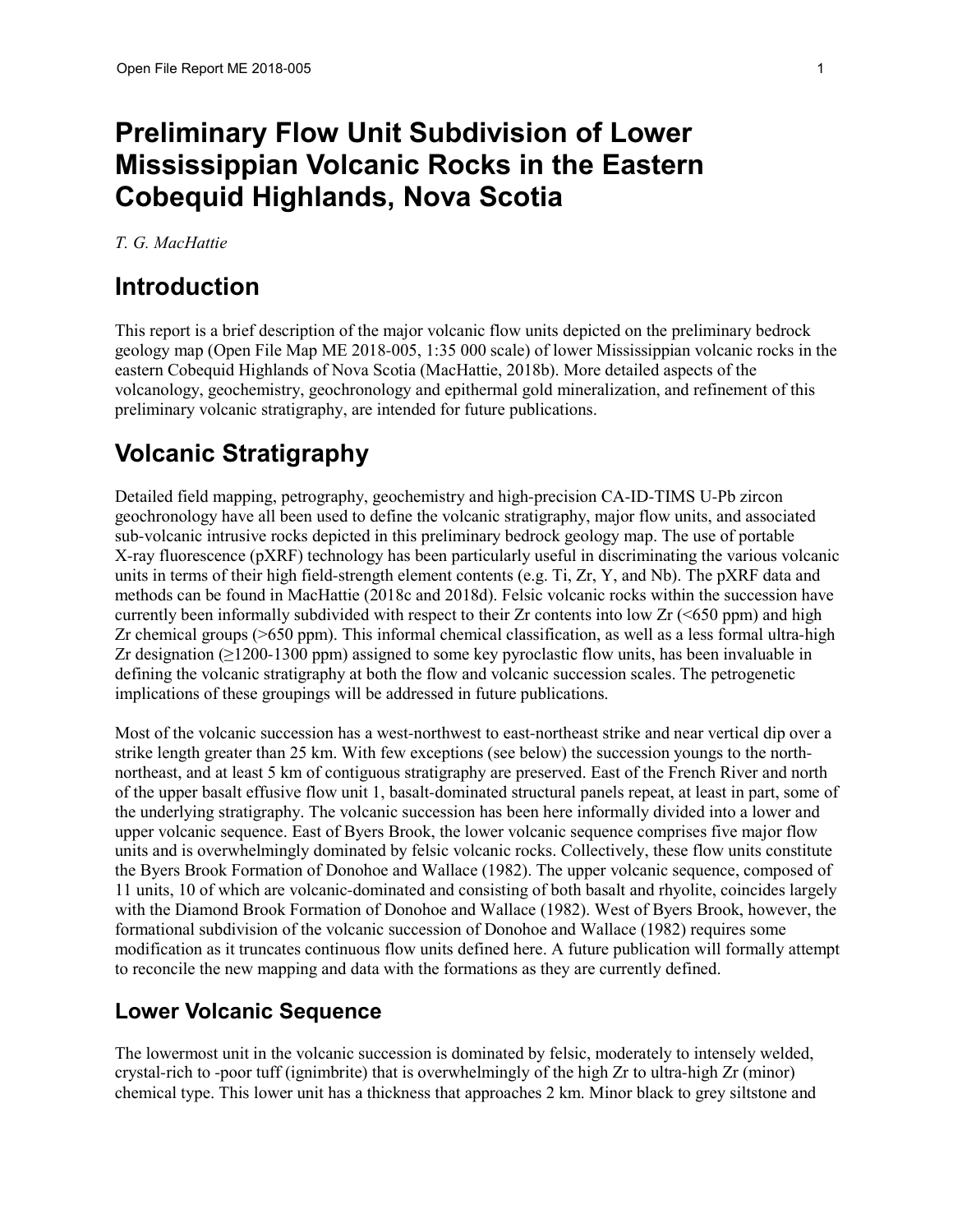non-welded mafic and felsic tuff are found within this unit. A welded crystal-rich tuff from the base of this unit has a high precision CA-ID-TIMS zircon crystallization age of  $358.45 \pm 0.12$  Ma (MacHattie and Crowley, personal communication). Immediately above the pyroclastic unit is an equally extensive, but thinner (approximately 450 m thick) felsic effusive flow unit composed predominantly of quartz and K-feldspar phyric, flow banded, spherulitic rhyolite. Minor grey siltstone and sandstone occur within this unit as well as rare basaltic tuff. This effusive flow unit, like the lower pyroclastic unit, is of the high Zr chemical type.

Above the lower high Zr felsic effusive flow unit in the western portion of the map area, a discontinuous but very distinctive non-welded to strongly welded crystal-lithic tuff flow unit occurs below and intercalated with vesicular/amygdaloidal basalt flows. Many of the samples of this distinctive pyroclastic flow unit possess ultra-high Zr contents (>1300 ppm) over its 8 km of strike. This unit is spatially associated with the first significant occurrence of vesicular/amygdaloidal basalt within the succession. In the west, this flow unit is approximately 200 m thick and outcrops semi-continuously, along with the distinctive ultra-high Zr pyroclastic unit, for approximately 9 km.

The last major flow unit of the lower volcanic sequence is dominated by felsic, effusive, K-feldspar  $\pm$ quartz phyric, flow-banded rhyolite flows. These flows represent the first major appearance of a low Zr chemical type of rhyolite. In the eastern portion of the map area this flow unit has a substantial thickness of approximately 1.5 km and underlies a vast region extending east of Whippey Lake to Nuttby Mountain, where it is spectacularly exposed. A sample from the top of the flow unit in this eastern segment has a high precision CA-ID-TIMS zircon crystallization age of  $356.34 \pm 0.12$  Ma (MacHattie and Crowley, personal communication). To the northwest, this flow unit is approximately 200-400 m thick and similarly effusive, K-feldspar phyric, flow banded, and of low Zr chemical type. A sample from this western portion of the flow unit has a marginally younger high precision CA-ID-TIMS zircon crystallization age  $(356.15 \pm 0.09 \text{ Ma})$  than the sample to the southeast (MacHattie and Crowley, personal communication). The central portion of this flow unit contains more diverse flow units, including felsic pyroclastic flows and effusive flows, which also have significant quartz along with Kfeldspar as phenocrysts. All units are, however, of similar low Zr chemical affinity.

### Upper Volcanic Sequence

The upper volcanic sequence is distinguished, in part, from the lower sequence by the first occurrence of substantial vesicular/amygdaloidal basalt flows. The upper sequence is overwhelmingly dominated by basalt east of Byers Brook, whereas repeated intercalation of felsic and basaltic flow units characterize the stratigraphy to the west. The upper effusive basalt flow unit 1 (northwest) and the upper mixed assemblage are differentiated on the map by lithology, but are considered to be contemporaneous. The mixed assemblage is dominated by vesicular/amygdaloidal basalt flows, but is characterized by the complex intercalation of felsic, syn-eruptive, non-welded to moderately-welded crystal lithic tuff breccia, minor grey to black siltstone and limestone, and intensely welded felsic tuff with the basalt. East of Byers Brook, before significant basalt flows appear in the stratigraphy, quartz-rich grey sandstone, siltstone and pebble conglomerate are commonly found. This assemblage is interpreted to record a potentially significant hiatus in volcanism coincident with the switchover from felsic- to maficdominated volcanism.

Above the upper effusive basalt flow unit 1 and mixed assemblage west of Byers Brook a felsic, effusive quartz + K-feldspar, flow-banded rhyolite flow unit of low Zr chemical type occurs. This flow unit is immediately overlain by a thin (approximately 100 m thick) vesicular/amygdaloidal basalt flow unit, and succeeded by another felsic effusive flow unit of low Zr chemical type and finally another vesicular/ amygdaloidal basalt flow unit. East of Byers Brook the two thin basalt flow units in the west appear to merge to collectively form a very thick (up to 1.2 km) vesicular/amygdaloidal basalt unit with only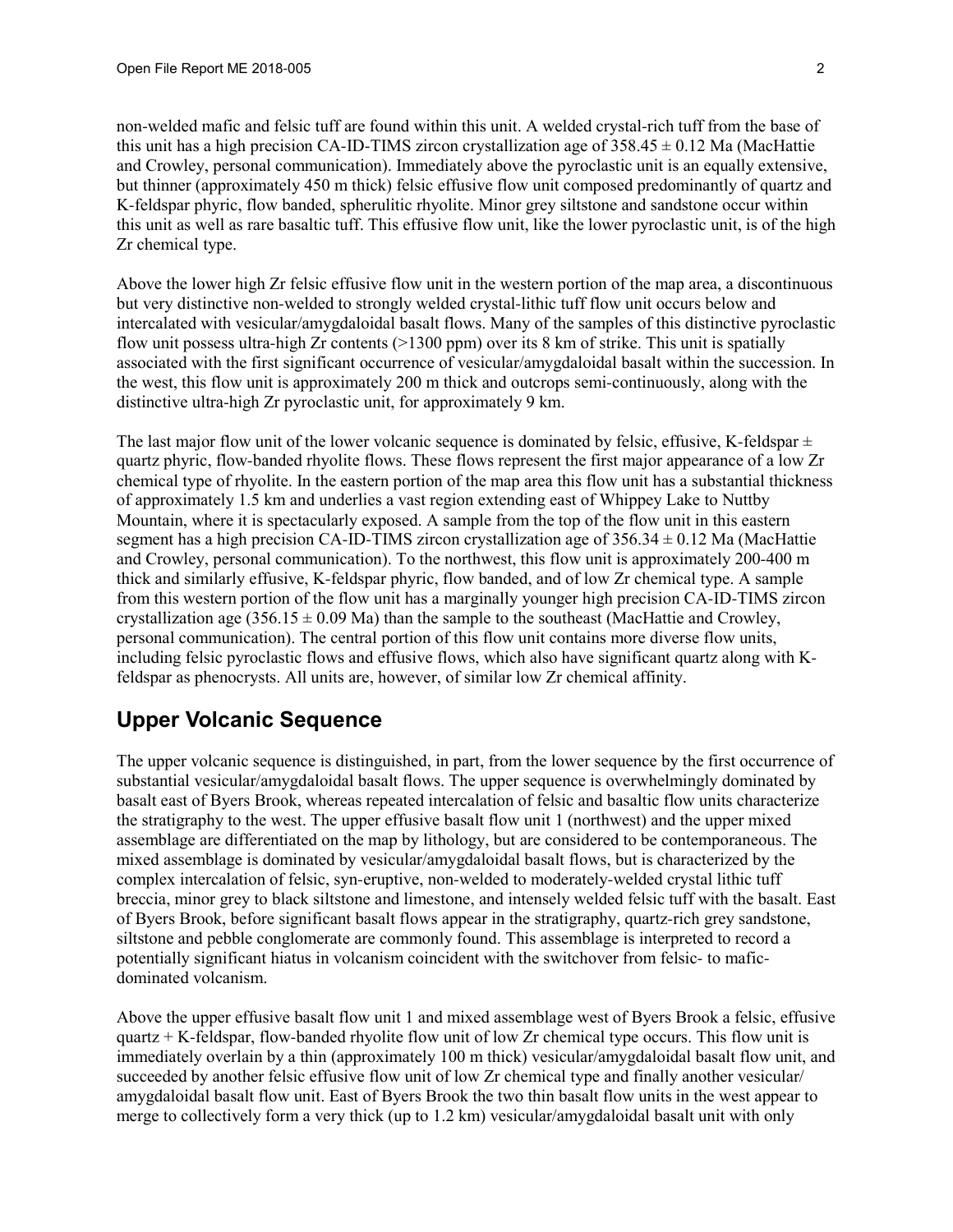minor maroon paleosol and/or siltstone interbeds. A sample from the first low Zr felsic effusive flow unit above the basalt-dominated base of the upper volcanic sequence has a high precision CA-ID-TIMS zircon crystallization age of  $354.25 \pm 0.09$  Ma (MacHattie and Crowley, personal communication). This age is approximately 2 Ma younger than the similarly low Zr felsic effusive flow unit that defines the top of the lower volcanic sequence, a finding that supports a significant hiatus in volcanism between the lower and upper volcanic sequence.

Above the intercalated basalt and low Zr felsic effusive flow units that occur west of Byers Brook, a distinctive felsic, effusive, K-feldspar + quartz phyric, spherulitic flow-banded rhyolite flow unit of high Zr chemical type occurs. A thin vesicular/amygdaloidal basalt flow unit and minor maroon sandstone and conglomerate occur intercalated with this rhyolite. A sample from this high Zr flow unit has a high precision CA-ID-TIMS zircon crystallization age of  $353.2 \pm 0.09$  Ma (MacHattie and Crowley, personal communication). Above this distinctive high Zr effusive flow unit, the volcanic stratigraphy returns to vesicular/amygdaloidal basalt-dominant volcanism with minor intercalations of felsic, effusive, K-feldspar + quartz physic, flow-banded rhyolite flows of low Zr chemical affinity. Minor maroon sandstone and conglomerate are commonly intercalated with basalt.

North of these uppermost portions of the volcanic stratigraphy the succession is either unconformably overlain by Pennsylvanian sandstone and conglomerate of the Cumberland Basin or in fault contact with poly-deformed mafic-felsic volcaniclastic rocks of suspected Neoproterozoic age.

#### Upper Volcanic Sequence(s) East of French River

The exception(s) to the orderly stratigraphic and structural orientation of the volcanic succession described above occurs east of French River and north of the upper basalt effusive flow unit 2. Within this region at least two fault-bound, basalt-dominated structural panels appear to represent different portions of the more contiguous stratigraphy to the south and west, respectively.

Immediately east of French River and extending as far east as East New Annan, vesicular/amygdaloidal basalt flows are interbedded with grey sandstone and conglomerate, grey to black siltstone and limestone, and minor felsic non-welded crystal-lithic tuff breccia. Felsic, effusive, K-feldspar-rich, flow-banded rhyolite is also found at several locations within this structural panel. A high precision CA-ID-TIMS U-Pb zircon crystallization age for one of these rhyolites of  $356.41 \pm 0.11$ Ma (MacHattie and Crowley, personal communication) confirms that the effusive rhyolites within this panel are the lower, low Zr, felsic effusive flow unit. A sample of lithic tuff breccia also selected for high precision CA-ID-TIMS U-Pb zircon age dating from this panel has yielded a very robust maximum depositional age of  $354.59 \pm 0.11$  Ma (MacHattie and Crowley, personal communication) derived from four identical zircon analyses. Two samples of limestone from this panel were investigated for palynological age determination, including one from the same outcrop as the lithic tuff sampled for U-Pb zircon age dating. These limestones yielded Tournaisian 3 spores (ChronoSurveys, 2017; MacHattie, 2018a). Overall, the field mapping and similarity in lithological associations and U-Pb zircon age dates currently indicate that this panel is an upward to south-facing portion of the lower, low Zr, felsic effusive flow unit and the lower mixed assemblage, respectively.

A second basalt-dominated panel also located north of the upper basalt effusive flow unit 2 is unconstrained in age but is tentatively assigned to the upper basalt effusive flow unit 5. This assignment is based on its spatial association with a significant maroon sandstone, siltstone, conglomerate assemblage on its eastern margin. Within this unit, vesicular/amygdaloidal basalt flows are locally intercalated with the siliciclastic sediments. This association is identical to that observed in the upper basalt effusive flow unit 5 west of the French River, where very similar maroon siliciclastics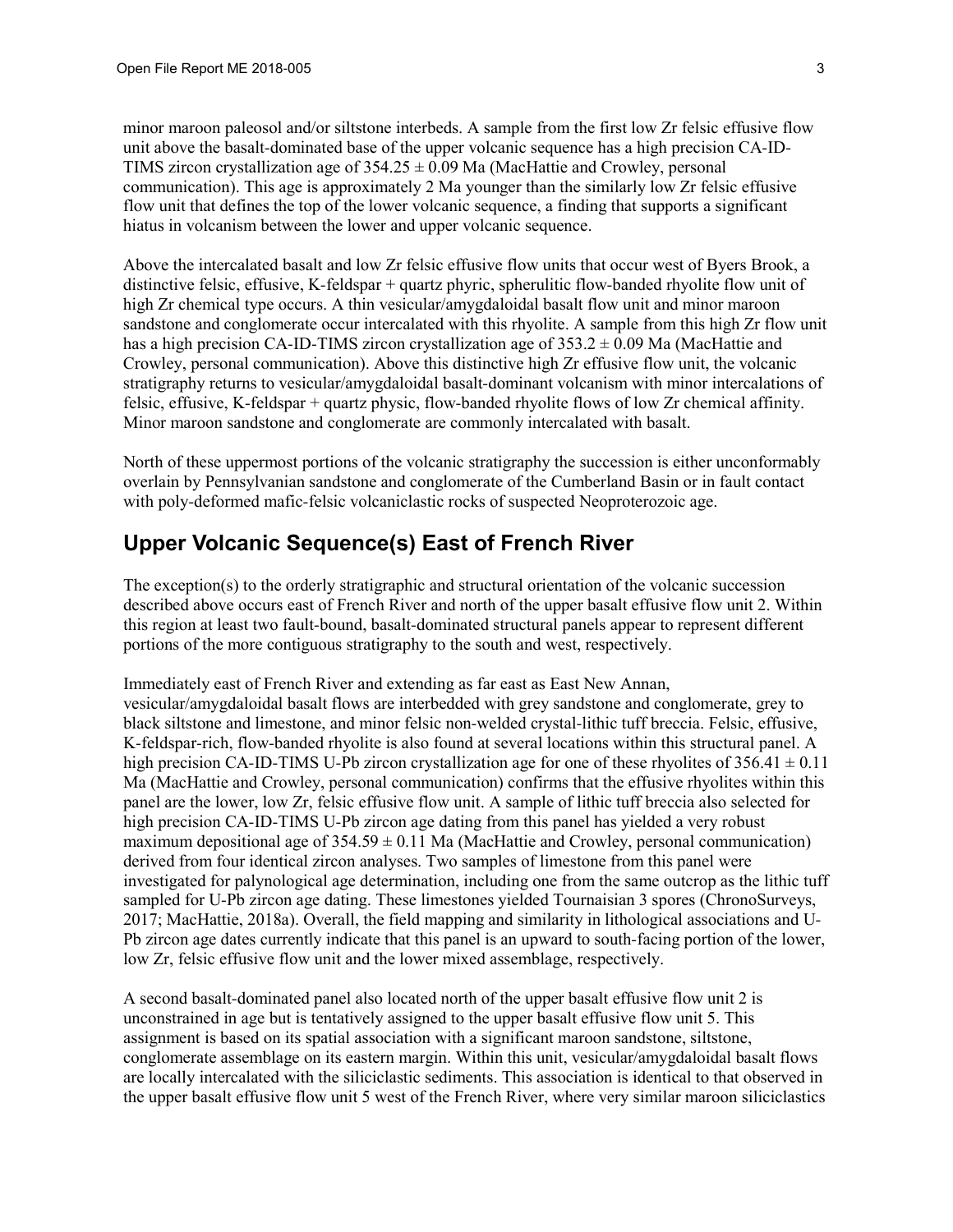are commonly intercalated with basalt. This could suggest that this panel, at least the maroon clasticdominated portion, is coeval with the youngest basalt. In the western section, the maroon siliciclastics begin to appear in the volcanic stratigraphy as felsic volcanism was waning.

#### Undivided Volcanic Sequence(s) West of East Branch Swan Brook

West of the East Branch Swan Brook, outcrop of the volcanic succession is scarce and appears to be mainly felsic pyroclastic and lesser effusive flow units that for now are not formally assigned to any of the flow units defined to the east. The northern portion of this area does, however, possess crystal-rich, high Zr, pyroclastic and effusive flow units near a large composite diorite/gabbro body. These relationships could indicate a potential affinity of this northerly portion with the high Zr flow units of the lower volcanic sequence, which occur near an upper diorite sill recognized to the east.

To the south of these units, low Zr felsic pyroclastics are more common. As low Zr felsic pyroclastic flow units are not recognized as significant components of the volcanic stratigraphy defined to the east, some potential exists to document an older assemblage(s) (i.e. >358 Ma) in this western area. Farther to the west, volcanic and volcaniclastic rocks on either side of the Wentworth Valley were assigned by Donohoe and Wallace (1982) to the Byers Brook Formation. Mafic, intermediate, and felsic flows, abundant volcaniclastic, and volcanogenic sedimentary rocks with some preliminary chemical affinities (pXRF data) to volcanic arc type rocks suggest parts of this area may be underlain by Neoproterozoic volcanic assemblages found elsewhere in the Cobequid Highlands (MacHattie, 2017). Follow-up U-Pb zircon geochronology is planned to address the ages of volcanic rock assemblages found west of the East Wallace River.

#### Intrusive Rocks

The base of the volcanic succession is intruded by the Hart Lake Granite (Donohoe and Wallace, 1982) and a widespread composite diorite sill. This lower diorite sill complex is up to 500 m thick and straddles the interface between the granite and lower felsic pyroclastic unit, and contains large rafts of volcanic rocks. The relative timing of the granite and lower diorite sill are somewhat equivocal as aplitic granite dykes cut diorite and diorite dykes cut granite along this contact. Samples of various phases of the Hart Lake Granite are currently being prepared for high-precision CA-ID-TIMS U-Pb zircon age dating (MacHattie and Crowley, personal communication). Within the volcanic succession, a second diorite sill up to 500 m thick is well exposed between Byers Brook and Porter Brook. This sill straddles the boundary between the lower felsic pyroclastic and effusive flow units. The area between these two prominent diorite sills is pervasively intruded by numerous diorite dykes and sills. Small bodies of diorite (dykes, sills and pods) are common throughout the volcanic stratigraphy west of Byers Brook.

Two prominent porphyritic felsic intrusive bodies are found in the volcanic succession. At Nuttby Mountain (southeast) an extensive effusive, flow-banded rhyolite flow unit is cored by a K-feldspar + quartz phyric porphyry that is locally spherulitic. To the northwest, a very similar porphyry to that found at Nuttby Mountain is well exposed on Byers Brook, immediately north of Byers Lake. The western porphyry body, however, shows extensive evidence for mingling and mixing with syn-plutonic mafic magmas and is locally K-feldspar-rich. Numerous diorite dykes, sills and pods occur within this body. A sample of 'hybrid' porphyry is being processed for high precision CA-ID-TIMS U-Pb zircon age dating. At several locations within the lower diorite sill and one in the upper sill variably 'hybridized' K-feldspar-rich porphyry dykes have been observed to cut the sills and all have been injected contemporaneously with mafic magmas, the latter occupying the margins of the dykes.